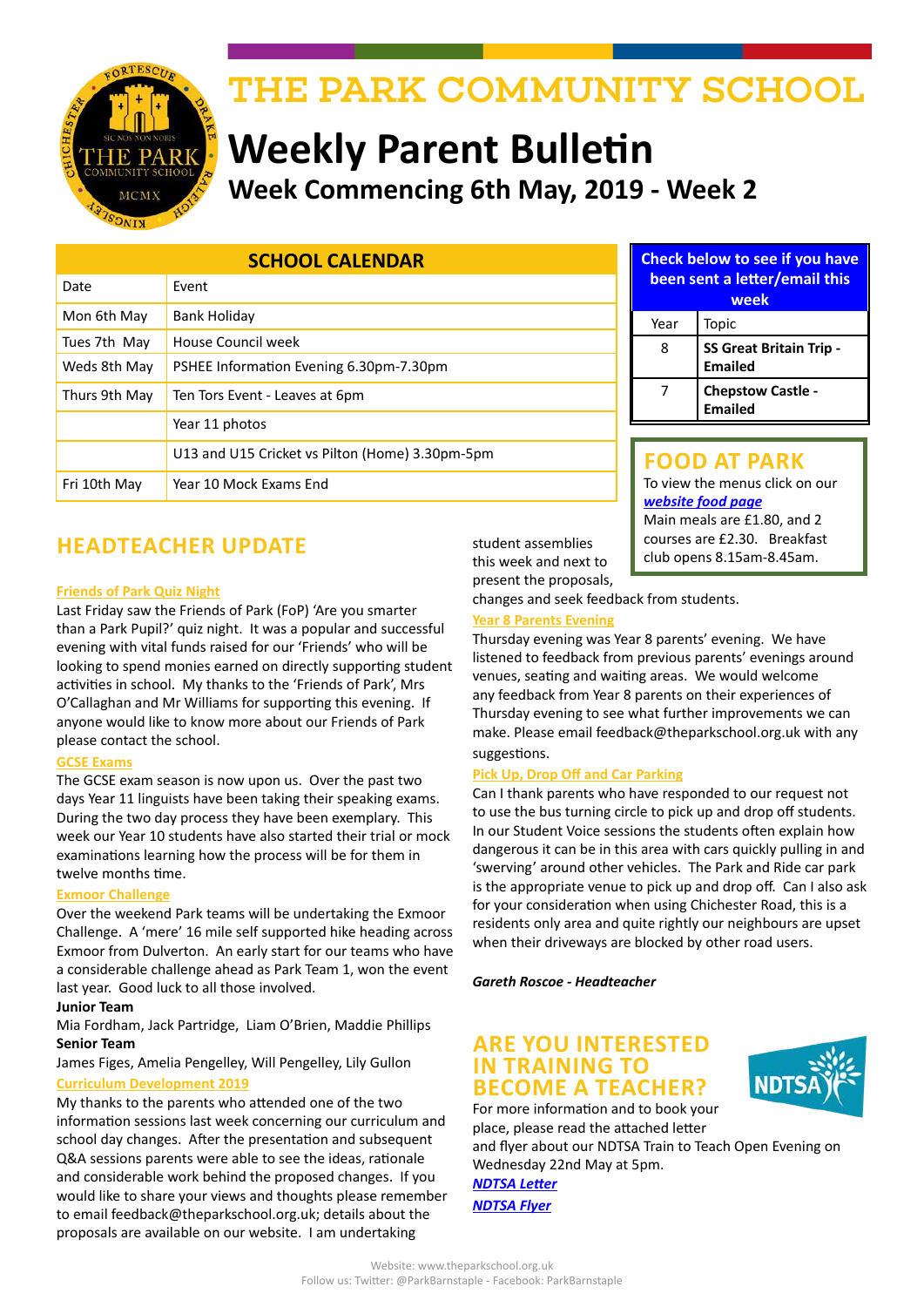#### **YEAR 9 - RELATIONSHIPS AND SEX EDUCATION IN PSHEE**

An email was sent to Year 9 parents this week with the following:

Year 9 have started the sexual education part of the Relationship and Sex Education Program as part of the PSHEE lessons. Healthy relationships, avoiding risk taking behaviours and managing health are at the core of what we do. We will also cover gender and sexual identity. Research has shown that when students receive lessons on healthy relationships, their first sexual activity occurs later and they are more likely to report abuse and exploitation.

If you would like to find out more about what is happening in the next half-term, you are invited to an Information Evening on Wednesday 8th May at 6.30pm where I will explain what we cover and present some of the material used in lessons.

If you would like to attend, please click the *[google form link](https://forms.gle/NcNFCr17C8DcDuth8)* and complete the short form, so that we can establish the number of people attending,

*Though this is principally aimed at parents and carers of Year 9 students, parents/carers of students in lower years are also welcome to attend.*

*Anne Duthuit - PSHEE Coordinator*

#### **SOUTH WEST POLICE SOCIAL MEDIA APP BULLETIN**

This document contains apps/websites of note that have appeared in Child Sexual Exploitation or Abuse cases in the South West region for the month. The document may also contain apps/websites that are prominent in other regions or are believed to be an emerging issue.

*[Social Media App Bulletin](http://www.theparkschool.org.uk/sites/default/files/Social%20Media%20App%20Bulletin%20April%202019.pdf)*

#### **DONATIONS NEEDED FOR THRIFT UNIFORM AND PE KIT**

We would really appreciate any donations of good condition items e.g. blazers, jumpers, skirts, trousers, shirts and new style PE kit.

### **YEAR 10 YOUNG ENTERPRISE**

Year 10 Young Enterprise Company 'Omni' have published a story/colouring book for young children called "Cherry the Chimp". It encourages themes for discussion like:

- Loss of wild habitat
- Fly tipping in the countryside
- **Cherry the Chimp** Join Cherry and the Triends as they enter the deep imagle. If is is loggest zoventure yet

#### • Litter and recycling

- Friendship
- Working together

• Plastic Waste The book is available to purchase from Pupil, Main Reception and the school library at £5.00.

## **SCHOOL TRIPS**

Please note all cheques should now be made payable to 'The Park Community School' and not 'Devon County Council'.

Please ensure that you keep up to date with paying the instalments for any trips that your child has signed up for.

## **BARCELONA TRIP**

Please ensure you return the completed trip forms as soon as possible, to pupil reception. Please kindly pay the final balance by 29th April.

## **FRANCE TRIP**

The last instalment of £65 is due on 23th May.

## **BUDE/TORQUAY RESIDENTIAL**

**TORQUAY** - Please return behaviour consent form and medical form by 26th April. The final balance should now be paid. **BUDE** - Final payment is due 8th May. Could parents/carers kindly ensure you keep up to date with the regular monthly instalments. We have also sent out medical forms for the Bude Residential; please ensure these are completed and returned as soon as possible.

Copies of the forms can be found on our 'Letters Home' page via our website *[link here](http://www.theparkschool.org.uk/letters-home-0).*

### **NEW YORK JULY 2020**

There is still time to apply for a place on this trip. A nonrefundable deposit is required as soon as possible for £400. For those that missed the New York Information evening, please see link to the *[New York 2020 Presentation](http://www.theparkschool.org.uk/sites/default/files/NewYorkMeetingPowerPoint-July2020.pdf)* Students who are interested in the trip can pick up a letter from Miss Vidler or a link is provided here - *[New York Letter](http://www.theparkschool.org.uk/sites/default/files/Payment%20Plan%20and%20Itinerary%20letter%202020.pdf)*

### **FRIENDS OF PARK**

We have a number of events coming up soon, and would really appreciate any donations of chocolates, toiletries, bottles of wine or services e.g. if you run an ironing business - a free basket of ironing, a gardening business - a free lawn cut, a car valet business - a free car clean, a garage business - a free MOT etc. Prizes can be handed into our reception; alternatively if you have a service to offer please kindly email: jocallaghan@theparkschool.org.uk.

## **CHARITY NEWS**

#### **GUIDE DOGS FOR THE BLIND COLLECTION**

If you have too much small change, please remember we are still collecting loose change e.g. 1p, 2p, 5p in the tutor Dog Kennels for Guide Dogs and the competition to name and meet the puppy is still running until the end of the year. Thank you.

*Mrs O'Callaghan*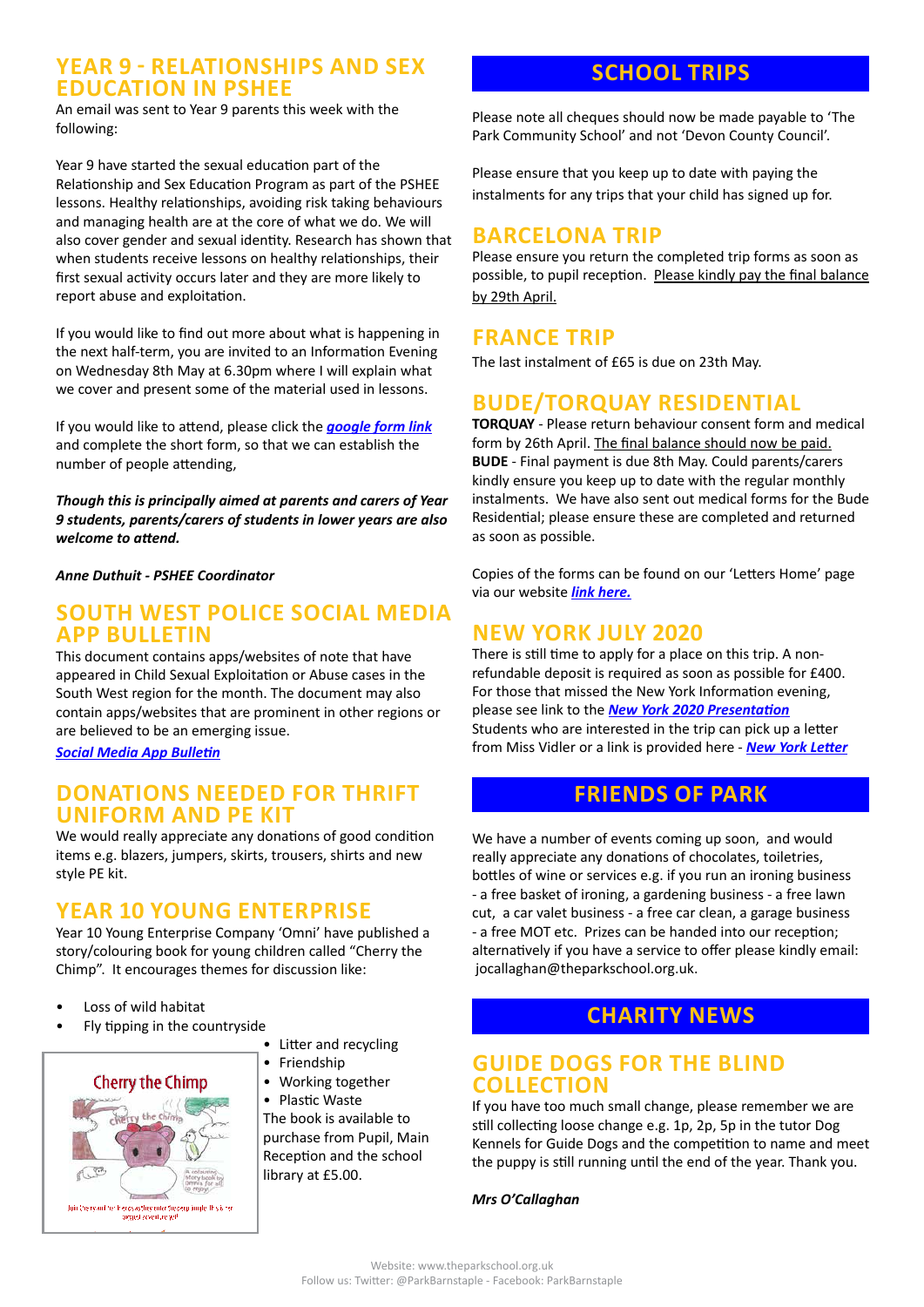## **KS4 INFORMATION**

#### **YEAR 11 GCSE PE REVISION SESSIONS**

- **• Thursday 2nd May**  After school (Balcony room Mr Slee/ Mr Sloman)
- **• Tuesday 7th May** After school (Balcony room Mr Slee/ Miss Whiskin)
- **• Thursday 9th May** After school (Balcony room Mr Galliford)
- **• Tuesday 14th May** After school (Balcony room Mr Slee/ Miss Whiskin)
- **• Wednesday 15th May** Revision breakfast (Tech 2 Mr Slee/Mr Galliford)

#### **YEAR 10 TASTER DAYS**

Petroc Taster Day is on Thursday 27th June 2019. Students have all had a briefing from the College about the day and in their Tutor Groups are signing up for their choices. Any students that miss the signing up session will need to do it in their own time. The deadline is Friday 10th May. Parent Permission Form to follow.

Exeter College Taster Day is Monday 1st July 2019. Students need to collect a letter with all the information from Pupil Reception. The deadline to return the Parent Permission form and sign up for activities is Friday 17th May.

Students can attend both days. Transport will be provided for the Exeter College visit. Any queries contact Mrs Thomas.

#### **YEAR 10 - APPRENTICESHIP RECRUITMENT EVENT**

Thinking about an Apprenticeship? Petroc have an Apprentice Recruitment Event on Tuesday 7th May 9-11 am at the North Devon Campus. This event is perfect for Year 10 and/or parents, to find out how to make an apprenticeship ambition a reality and what choices are available. Students wishing to visit this event will need to have **parent permission** to make their own way to and from Petroc. Students need to be in school for the end of break at 11.10am. A letter is available from Pupil Reception. See *[Flyer](http://www.theparkschool.org.uk/sites/default/files/Apprenticeship%20Recruitment%20Event_Invite_Yr10.pdf)* link for more information

*Mrs Thomas - Careers Coordinator*

#### **YEAR 10 WORK EXPERIENCE PLACEMENTS**

No new employers can now be used as we have passed the deadline for booking new Duty of Care Checks. Placements must now be with an employer that has had a student on work experience within the last year. Students can access the database to look for placements used in the past: http:// devon.learnaboutwork.org Log In Details: School Name: The Park Community School User Name: Park Student Password: 2121

#### **YEAR 11 PHOTOS THURSDAY 9TH MAY**

Year 11 students will have their photographs taken on Thursday 9th May in the School Hall. We are trialling a new service this year with our Photographer, Gillman & Soame

to enable parents/carers to place their order directly on the Gillman & Soame website rather than returning proofs and payments through our school office.

Please note that your child will receive a proof card as usual via the school office. The proof card will show the online log in and password along with a deadline date (27th May) to place the order.

All orders need to be placed online and parents/carers will have the option for free delivery to school before they complete the payment. The free delivery option will appear within the deadline date only. There will also be an option to pay a postage charge for home delivery. After the deadline date parents/carers can still order online, this will be processed individually and sent to home addresses, a postage charge will be added automatically.

Prints delivered to the school will be available before your child leaves school on Friday 14th June.

#### **KS4 EXAM TIMETABLE LINKS**

*[Year 10 Mock Exam Timetable - Summer 2019](http://www.theparkschool.org.uk/sites/default/files/Year10_Student_Timetable2019.pdf) [Year 11 GCSE Exam Timetable - Summer 2019](http://www.theparkschool.org.uk/sites/default/files/GCSE_Student_Timetable2019.pdf)*

#### **PROM PAYMENT**

The final payment of £14.00 is now due, please ensure this is paid as soon as possible to reserve your child's place.

### **YEAR 11 REVISION TIMETABLE**

Please see link to the current *[Year 11 Revision Session](https://docs.google.com/document/d/1dNMh7-L1kyihGF64pufxK6rpksF0LmhP7VMcilHf7oM/edit?usp=sharing)  [Timetable](https://docs.google.com/document/d/1dNMh7-L1kyihGF64pufxK6rpksF0LmhP7VMcilHf7oM/edit?usp=sharing)*. This timetable has started, any future amendments will be uploaded on our website under the "Events" menu. It would be great if parents/carers could encourage their sons/ daughters in Year 11 to attend these revision sessions.

## **CAREERS ADVICE**

#### **NHS CAREERS**

Years 9, 10 and 11. The following NHS Careers Guides are available from the Careers Library in the Main School Library. Ask the Librarian Mrs Veale or see Mrs Thomas.

- Careers in Allied Health Professions
- Careers in the Ambulance Service
- Careers in Dental Care
- Careers in Health Informatics in the NHS
- Careers in Healthcare Science
- Careers in Management
- Careers in Medicine
- Careers in Midwifery
- Careers in Nursing
- Careers in Pharmacy
- Careers in Psychological Therapies
- Careers in Public Health

## **CAREER PILOT**

#### *[www.careerpilot.org.uk](http://www.careerpilot.org.uk)*

Career Pilot is an impartial website that will help parents/ carers and students to explore further study and work options. There is helpful information when choosing options at 14 such as GCSE choices, exploring job sectors, identifying skills and creating a profile. All Year 9 students have used this website as